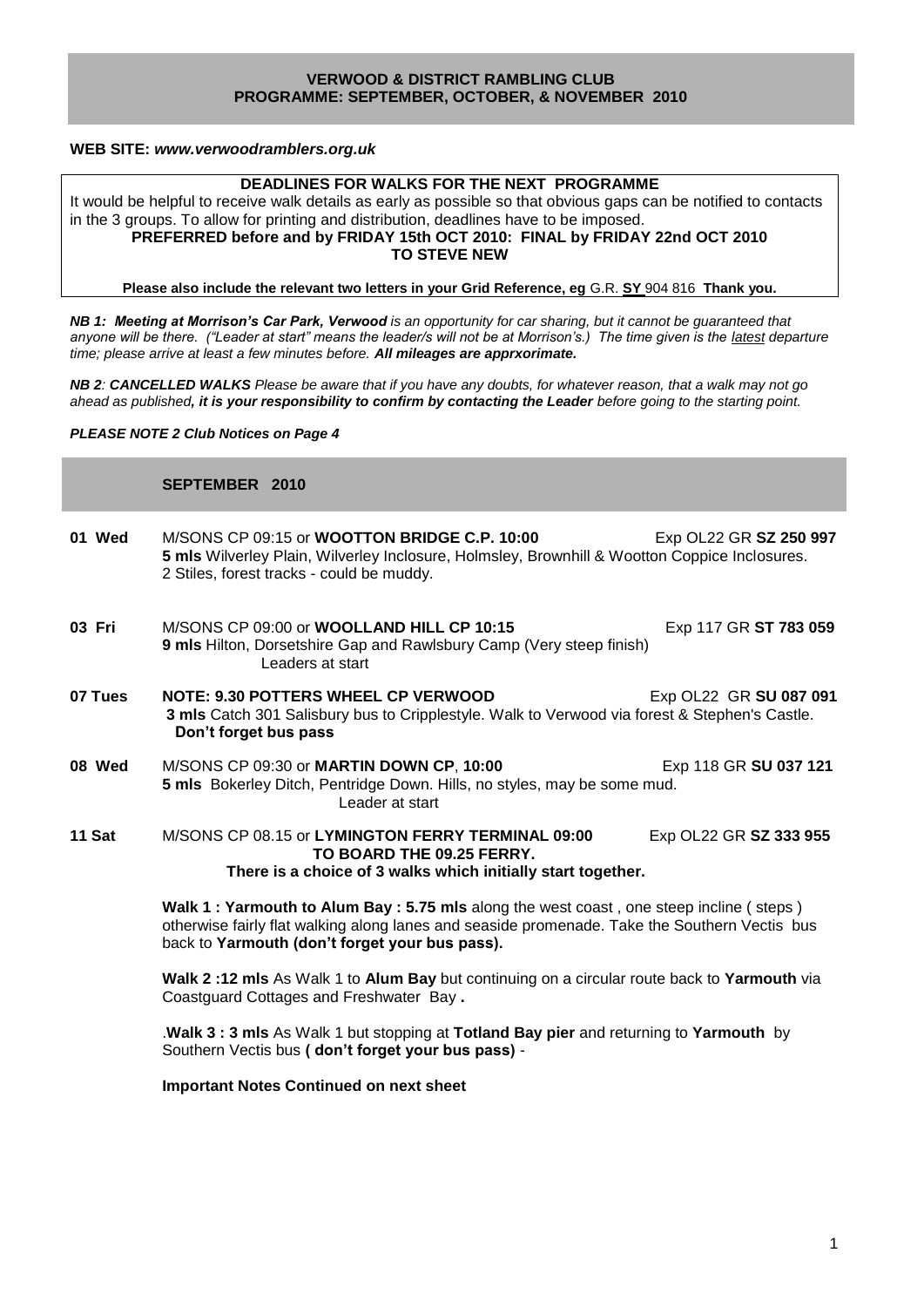|         | <b>Isle of Wight Continued</b><br>Car Park charges vary eg £5.50 8-16 hours.<br>Fares check the Wight Link website (www.wightlink.co.uk) for 2 for 1 offers . If you do not have<br>internet access have a word in advance with a fellow walker to see if they would print a<br>page/voucher for you. |  |  |  |
|---------|-------------------------------------------------------------------------------------------------------------------------------------------------------------------------------------------------------------------------------------------------------------------------------------------------------|--|--|--|
|         | Please register your interest with the relevant leader in advance in case of any changes or prior<br>information you need                                                                                                                                                                             |  |  |  |
|         | IN THE EVENT OF BAD WEATHER DO NOT GO TO LYMINGTON BEFORE PHONING YOUR<br><b>CHOSEN LEADER.</b><br>Keep an eye open for potential road works/closures for your chosen route to Lymington                                                                                                              |  |  |  |
| 14 Tues | M/SONS CP 09:15 or ROCKLEY COMMON NT CP 10:00<br>Exp OL22 GR SU 164 083<br>3 mls Moyles Court School, Avon Valley Path, Mockbeggar, Rodens Bottom. Hills , mud, no stiles.<br>Leader at start                                                                                                         |  |  |  |
| 15 Wed  | M/SONS CP 09:15 or DROVERS INN GUSSAGE ALL SAINTS 10:00 Exp 118 GR SU 004 104<br>5.0 mls Sovell down, Gussage St. Michael, Dancing Grove.<br>Leader at start                                                                                                                                          |  |  |  |
| 17 Fri  | M/SONS CP 09:30 or ABBOTTS WELL CP 10:00<br>Exp OL22 GR SU 178 129<br>8.5 mls. Hasley Inclosure, Holly Hatch, Friitham, Amberwood & Hampton Ridge.<br>Leader at start.                                                                                                                                |  |  |  |
| 21 Tues | M/SONS CP 09:30 or HURN-THROOP MILL CP 10:00<br>Exp OL22 GR SZ 111 958<br>(off A338 onto A3060).<br><b>3 mls</b> Level riverside & lanes walk.                                                                                                                                                        |  |  |  |
| 22 Wed  | <b>Walk not Submitted</b>                                                                                                                                                                                                                                                                             |  |  |  |
| 25 Sat  | M/SONS CP. 09:15 or <b>CANADIAN MEMORIAL 10:00</b><br>Exp OL22 GR SU 240 093<br>8 mls Withybed Bottom, Furzey Gardens, Minstead, Acres Down, Bolderwood Walk. Stiles, lanes<br>& forest tracks - could be muddy                                                                                       |  |  |  |
| 28 Tues | M/SONS CP 09:15 or MANSWOOD PLAY AREA 10:00<br>Exp 118 GR ST 983 080<br>3.5mls Tracks<br>Leader at Start                                                                                                                                                                                              |  |  |  |
| 29 Wed  | M/SONS CP 09:15 or CHARLTON MARSHALL 10:00 (Church Lay-by) Exp 118 GR ST 902 038<br>5.0 mls Railway path Keynston mill Tarrant Abbey Spetisbury; small hills the odd stile; might be<br>muddy on flood plain.<br>Leader at start                                                                      |  |  |  |
|         | OCTOBER 2010<br>??? WALKS PLEASE FOR THE NEXT PROGRAMME ???                                                                                                                                                                                                                                           |  |  |  |
| 01 Fri  | M/SONS CP 09:15 or DELPH WOODS CENTRAL CP 10:00.<br>Exp 118 GR SZ 012 972<br>9 mls Start Broadstone Cricket Club, off Gravel Hill, Castleman Trailway, Stour Valley Way,<br>Knighton Heath, Canford Heath, Dunyeats Hill. Leader at Start.                                                            |  |  |  |
| 05 Tues | <b>NOTE: POTTERS WHEEL CP VERWOOD 10:00</b><br>Exp OL22 GR SU 087 091<br>3 mls Stephens Castle, Pistle Down, Burrows Lane.                                                                                                                                                                            |  |  |  |
| 06 Wed  | M/SONS CP 09:15 or ANDERWOOD CP 10:00<br>Exp OL22 GR SU 248 058<br>5 mls Forest circular usual conditions.<br>Leader at start                                                                                                                                                                         |  |  |  |
| 09 Sat  | M/SONS CP 09:00 or PORTLAND HEIGHTS CP 10:30<br>Exp OL15 GR SY 691 731<br>8 mls Walk around Portland.<br>Leaders at start                                                                                                                                                                             |  |  |  |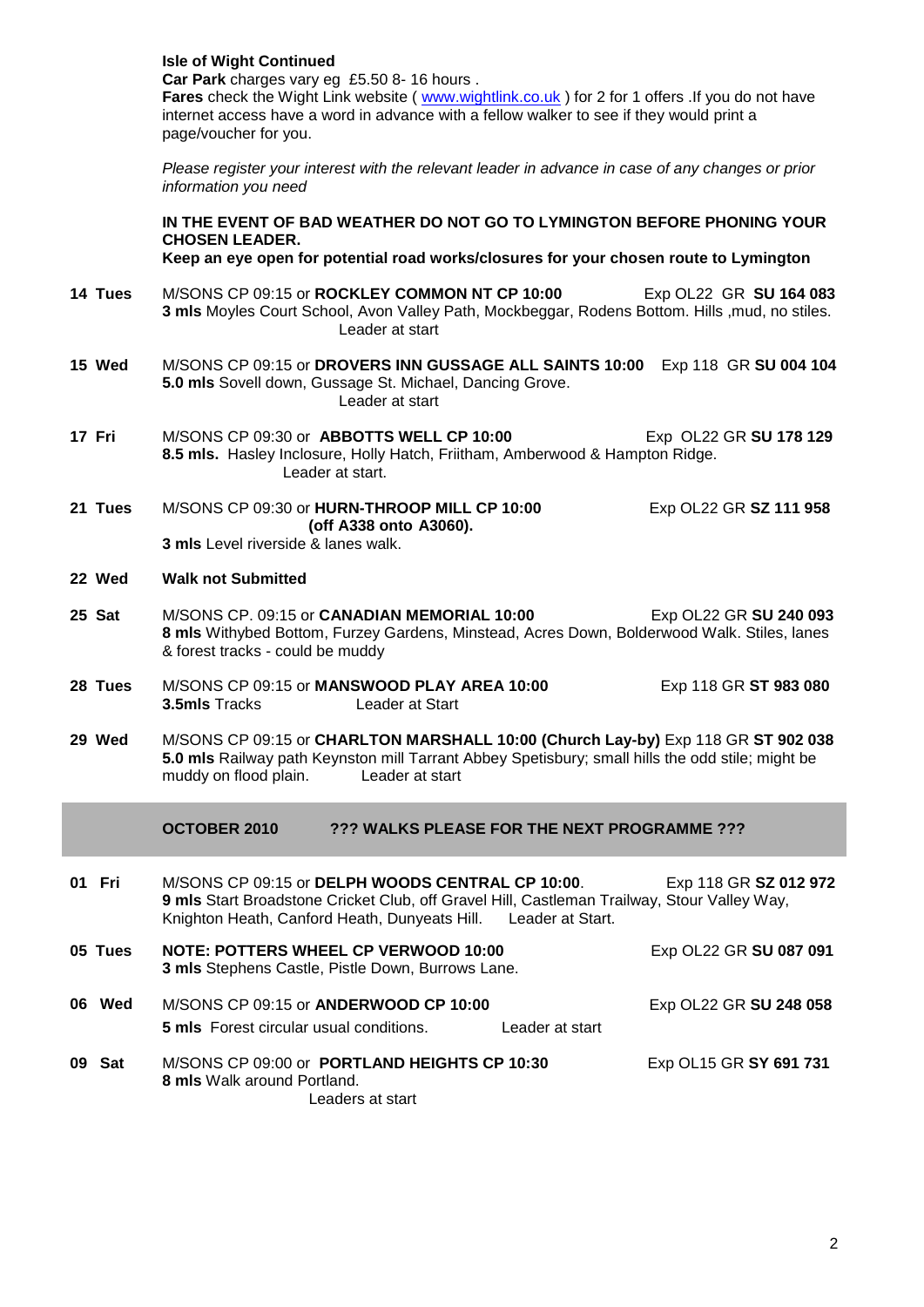| 12 Tues | M/Sons CP 9.30 or ABBOTTS WELL CP 10:00<br>3 mls New Forest circular walk with 1 steepish incline                                                                                                                                        | Exp.OL22. GR SZ 178129  |  |  |
|---------|------------------------------------------------------------------------------------------------------------------------------------------------------------------------------------------------------------------------------------------|-------------------------|--|--|
| 13 Wed  | M/SONS CP 09:30 or VERELEY CP 10:00<br>5.5 mls Burley Street, Burley Beacon, Church Moor.<br>Leader at start.                                                                                                                            | Exp OL22 GR SU 196 051  |  |  |
| 15 Fri  | M/SONS CP 09:00 or SUNNYSIDE FARM Natural England CP 10:00 Ex OL15 GR SY 938 862<br>9.5 mls Stoborough heath Hartland moor then along roads to Arne explore via woodland paths.<br>Lunch on beach and return on road.<br>Leader at start |                         |  |  |
| 19 Tues | M/SONS CP 09:30 or LINFORD BOTTOM CP 10:00<br>4 mls Roe Inclosure, Pinnick Wood.<br>Leader at start.                                                                                                                                     | Exp OL22 GR SU 180 071  |  |  |
| 20 Wed  | M/SONS CP 09:30 or MARTIN DOWN CP (OFF A354) 10:00<br>5 mls Easy walk along Roman Road, Ox Drove, Vernditch Chase<br>Leader at start                                                                                                     | Exp OL22 GR SU 037 201  |  |  |
| 23 Sat  | M/SONS CP 09:30 or ABBOTS WELL CP 10:00<br>Exp OL22 GR SU 177 129<br>10 mls Hyde, Bickton, Fordingbridge, Lower Burgate, Avon Valley Path and Godshill.<br>Leaders at start.                                                             |                         |  |  |
| 26 Tues | <b>Walk not submitted</b>                                                                                                                                                                                                                |                         |  |  |
| 27 Wed  | M/SONS CP 09:15 or DELPH WOODS CENTRAL CP 10:00<br>5.5 mls Start Broadstone Cricket Club, off Gravel Hill. Castleman Trail, Roman Road, Stour Valley<br>Leader at Start.<br>Way.                                                         | Exp 118 GR SZ 012 972   |  |  |
| 29 Fri  | M/SONS CP 09:00 or KIMMERIDGE CP (N.E of village) 10:15<br>8.5 mls Kimmeridge Bay, Clavell Tower, Rope Lake Head, Houns-tout, Kingston, Swyre Head.<br>Mainly easy with one fairly steep climb<br>Leader at start                        | Exp OL15 GR SY 918 800  |  |  |
|         | <b>NOVEMBER 2010</b>                                                                                                                                                                                                                     |                         |  |  |
| 02 Tues | <b>NOTE: THE VERWOOD HUB 10:00</b><br>3.5 mls Local eastern boundaries& Bugdens Copse.                                                                                                                                                   | Exp OL22 GR SU 085 091  |  |  |
| 03 Wed  | <b>Walk not submitted</b>                                                                                                                                                                                                                |                         |  |  |
| 06 Sat  | M/SONS CP 09:15 or BREAMORE CHURCH 10:00<br>9.5 mls Mizmaze, Gallows Hill, Whitsbury, Rockbourne, Whitsbury Common, Outwick. Usual<br>autumn conditions.<br>Leader at start                                                              | Exp OL22 GR SU 154 188  |  |  |
| 09 Tues | M/SONS CP 09:15 or ST CATHERINE'S HILL CP 10:00<br>(Parking restricted - share cars)<br><b>3.5 mls</b> St Catherine's Hill, dismantled railway<br>Leader at Start                                                                        | Exp OL 22 GR SZ 146 946 |  |  |
| 10 Wed  | M/SONS CP 09:15 or THE COMPASSES DAMERHAM 10:00<br>5.5 mls Saxon Church, South End, Sandle Heath, Bull Heath,, Ashridge Copse.<br>Leader at start                                                                                        | Exp OL22 GR SU 106 161  |  |  |
| 12 Fri  | M/SONS CP 09:30 or BROADCHALKE CHURCH CP 10:05                                                                                                                                                                                           | Exp 130 GR SU 042 254   |  |  |